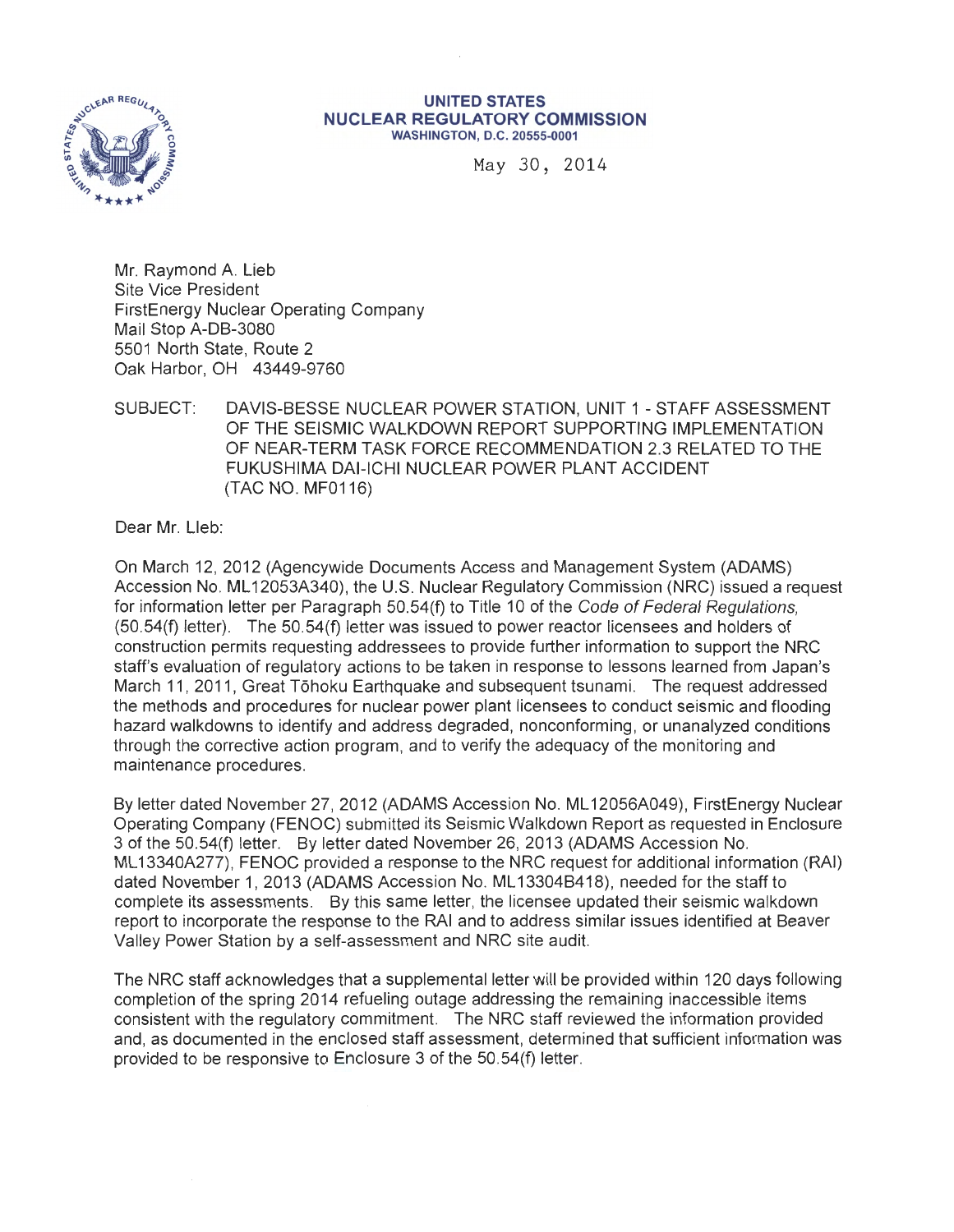R. Lieb - 2 -

If you have any questions, please feel free to contact me at 301-415-2315.

Sincerely,

# *IRA/*

Eva Brown, Senior Project Manager Plant Licensing 111-2 and Planning and Anaylsis Branch Division of Operating Reactor Licensing Office of Nuclear Reactor Regulation

Docket No. 50-346

Enclosure: Staff Assessment of Seismic Walkdown Report

cc w/encl: Distribution via Listserv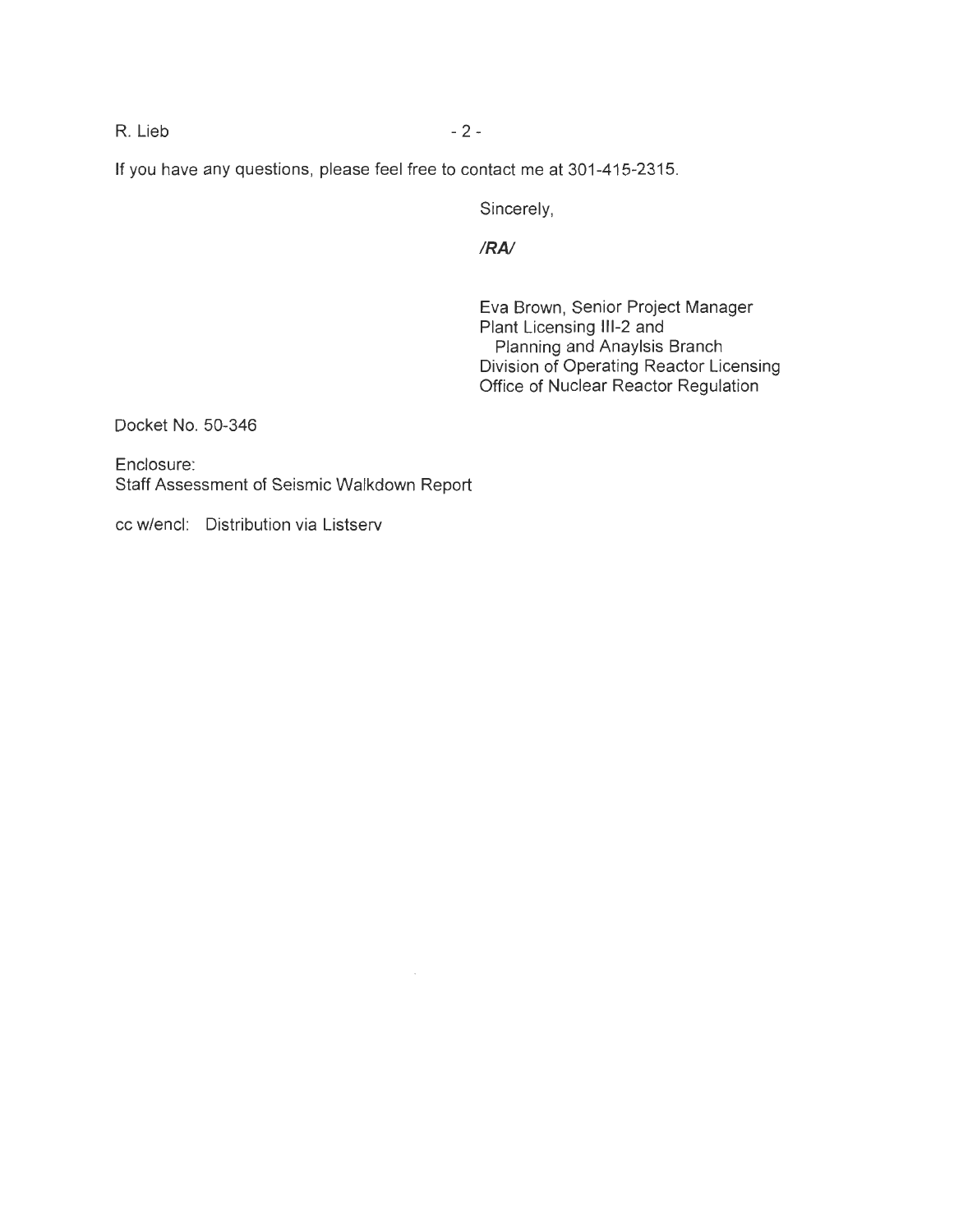# STAFF ASSESSMENT OF SEISMIC WALKDOWN REPORT NEAR-TERM TASK FORCE RECOMMENDATION 2.3 RELATED TO THE FUKUSHIMA DAI-ICHI NUCLEAR POWER PLANT ACCIDENT FIRST ENERGY NUCLEAR OPERATING COMPANY (FENOC) DAVIS-BESSE NUCLEAR POWER STATION (DBNPS)

# DOCKET NO. 50-346

## 1.0 INTRODUCTION

On March 12, 2012 (Agencywide Documents Access and Management System (ADAMS) Accession No. ML12053A340), the U.S. Nuclear Regulatory Commission (NRC) issued a request for information per Title 10 of the Code of Federal Regulations, Paragraph 50.54(f) (50.54(f) letter) to all power reactor licensees and holders of construction permits in active or deferred status. The request was part of the implementation of lessons learned from the accident at the Fukushima Dai-ichi nuclear power plant. Enclosure 3, "Recommendation 2.3: Seismic" (ADAMS Accession No. ML 12056A049) to the 50.54(f) letter requested licensees to conduct seismic walkdowns to identify and address degraded, nonconforming, or unanalyzed conditions using the corrective action program (CAP), verify the adequacy of monitoring and maintenance procedures, and report the results to the NRC.

The 50.54(f) letter requested licensees to provide the following :

- a. Information concerning the plant-specific hazard licensing bases and a description of the protection and mitigation features considered in the licensing basis evaluation.
- b. Information related to the implementation of the w\_alkdown process.
- c. A list of plant-specific vulnerabilities identified by the Individual Plant Examination of External Events (IPEEE) program and a description of the actions taken to eliminate or reduce them.
- d. Results of the walkdown including key findings and identified degraded, nonconforming, or unanalyzed conditions.
- e. Any planned or newly installed protection and mitigation features.
- f. Results and any subsequent actions taken in response to the peer review.

In accordance with the 50.54(f) letter, Enclosure 3, Required Response Item 2, licensees were required to submit a response within 180 days of the NRC's endorsement of the seismic walkdown process. By letter dated May 29, 2012 (ADAMS Accession No. ML121640872), the Nuclear Energy Institute submitted Electric Power Research Institute document 1025286, "Seismic Walkdown Guidance for Resolution of Fukushima Near-Term Task Force

**Enclosure**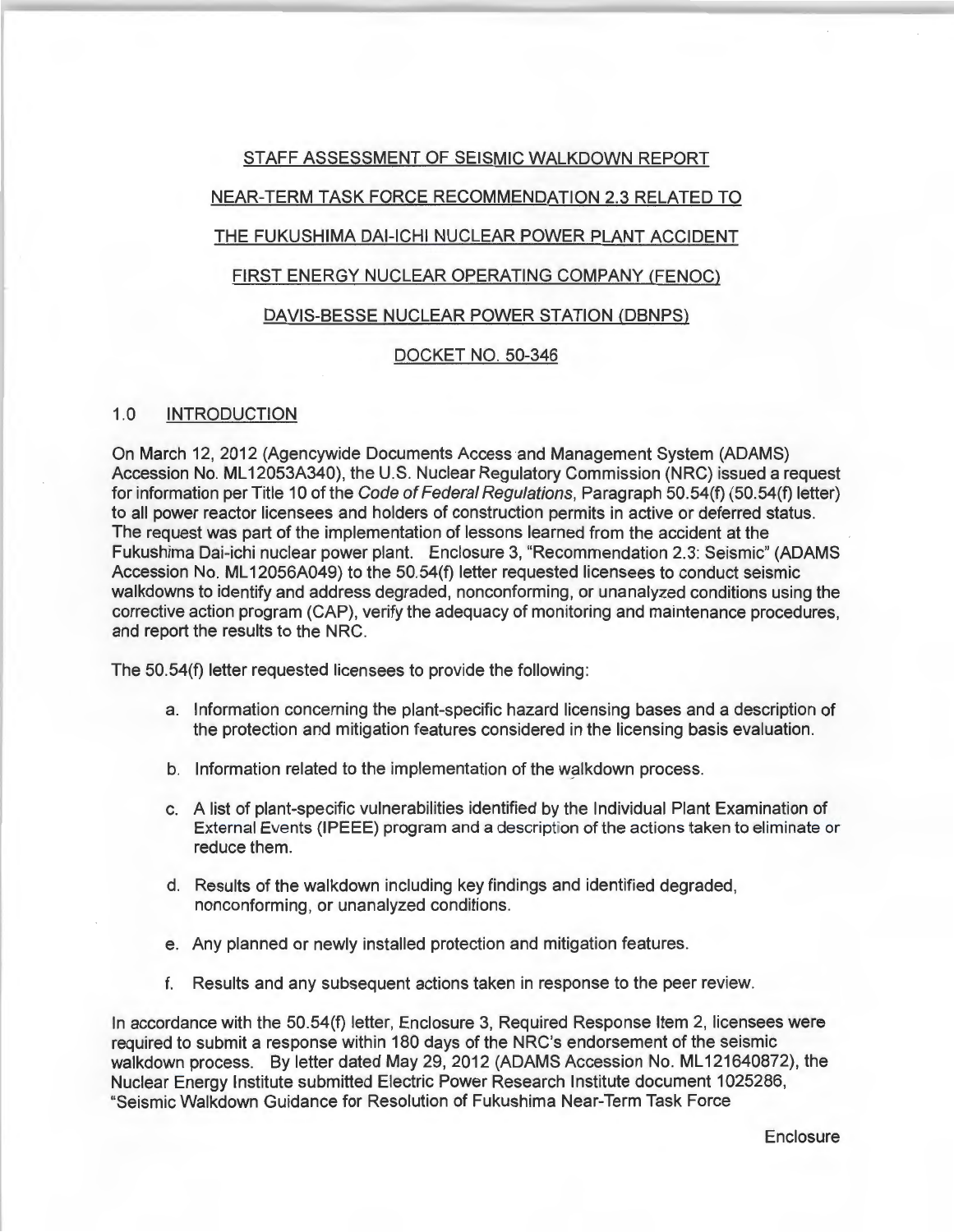Recommendation 2.3: Seismic," (walkdown guidance) to the NRC staff to consider for endorsement. By letter dated May 31, 2012 (ADAMS Accession No. ML 12145A529), the NRC staff endorsed the walkdown guidance.

By letter dated November 27, 2012 (ADAMS Accession No. ML 13008A029), First Energy Nuclear Operating Company (FENOC, or the licensee) provided a response to Enclosure 3 of the 50.54(f) letter Required Response Item 2, for Davis Besse Nuclear Power Station (DBNPS). The NRC staff reviewed the walkdown report and determined that additional supplemental information would assist the staff in completing its review. In a letter dated November 1, 2013 (ADAMS Accession No. ML 13304B418), the NRC staff requested additional information concerning the processes and procedures used by the licensee in conducting the walkdowns and walk-bys. The licensee responded in a letter dated November 26, 2013 (ADAMS Accession No. ML13340A277). By this same letter, the licensee updated their seismic walkdown report to incorporate the responses to the staff's request and to address similar issues identified at Beaver Valley Power Station (BVPS) by a self-assessment and NRC site audit. BVPS is part of FENOC's fleet and seismic walkdowns were performed by the same group of contractor and plant personnel. BVSP was audited by the NRC staff on July 2013.

The NRC staff evaluated the licensee's submittals to determine if the information provided in the walkdown report met the intent of the walkdown guidance and if the licensee responded appropriately to Enclosure 3 of the 50.54(f) letter.

# 2.0 REGULATORY EVALUATION

The structures, systems, and components (SSCs) important to safety in operating nuclear power plants are designed either in accordance with, or meet the intent of Appendix A to 10 CFR Part 50, General Design Criteria (GDC) 2, "Design Bases for Protection Against Natural Phenomena," and Appendix A to 10 CFR Part 100, "Reactor Site Criteria." GDC 2 states that SSCs important to safety at nuclear power plants shall be designed to withstand the effects of natural phenomena such as earthquakes, tornadoes, hurricanes, floods, tsunami, and seiches without loss of capability to perform their safety functions.

For initial licensing, each licensee was required to develop and maintain design bases that, as defined by 10 CFR 50.2, identify the specific functions that an SSC of a facility must perform, and the specific values or ranges of values chosen for controlling parameters as reference bounds for the design.

The design bases for the SSCs reflect appropriate consideration of the most severe natural phenomena that have been historically reported for the site and surrounding area. The design bases also reflect sufficient margin to account for the limited accuracy, quantity, and period of time in which the historical data have been accumulated.

The current licensing basis is the set of NRC requirements applicable to a specific plant, including the licensee's docketed commitments for ensuring compliance with, and operation within, applicable NRC requirements and the plant-specific design basis, including all modifications and additions to such commitments over the life of the facility operating license.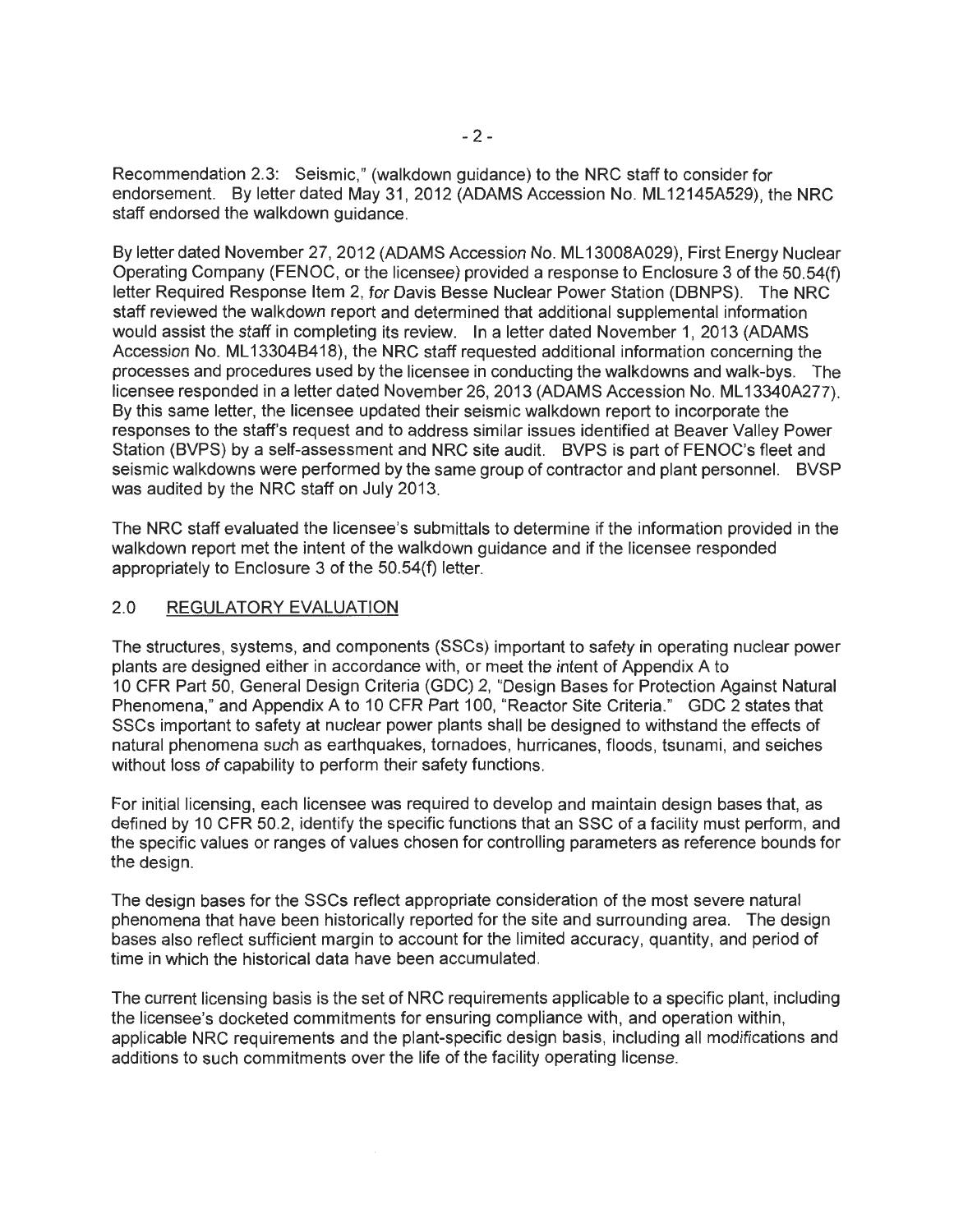# 3.0 TECHNICAL EVALUATION

#### 3.1 Seismic Licensing Basis Information

The licensee provided information on the plant-specific licensing basis for the Seismic Category I SSCs for DBNPS in Section 2 of the walkdown report. Consistent with the walkdown guidance, the staff noted that the report includes a summary of the safe-shutdown earthquake and a description of the codes, standards, and methods that were used in the design of the Seismic Category I SSCs for meeting the plant-specific seismic licensing basis requirements.

Based on the NRC staff's review, the staff concludes that the licensee has provided information on the plant-specific seismic licensing basis, and a description of the protection and mitigation features considered in the licensing bases evaluation, are consistent with Section 8, Submittal Report, of the walkdown guidance.

#### 3.2 Seismic Walkdown Methodology Implementation

Sections 2 and 5 of the walkdown guidance provided information to licensees regarding the implementation of an appropriate seismic walkdown methodology. By letter dated July 10, 2012 (ADAMS Accession No. ML 12192A615), the licensee confirmed that it would utilize the walkdown guidance in the performance of seismic walkdowns at DBNPS.

The walkdown report dated November 27, 2012, and updated on November 26, 2013, did not identify deviations from the walkdown guidance.

The NRC staff reviewed the following sections of the walkdown methodology implementation provided in the walkdown report:

- Personnel Qualifications
- Development of the Seismic Walkdown Equipment Lists (SWELs)
- Implementation of the Walkdown Process
- Licensing Basis Evaluations and Results

#### 3.2.1 Personnel Qualifications

Section 2, "Personnel Qualifications," of the walkdown guidance provides licensees with qualification information for personnel involved in the conduct of the seismic walkdowns and area walk-bys.

The NRC staff reviewed the information provided in Section 2 and Appendix A of the walkdown report, which includes information on the walkdown personnel and their qualifications. Specifically, the staff reviewed the summary of the background, experience, and level of involvement for the following personnel involved in the seismic walkdown activities: equipment selection personnel, seismic walkdown engineers (SWEs), licensing basis reviewers, IPEEE reviewers, peer review team, and operations staff.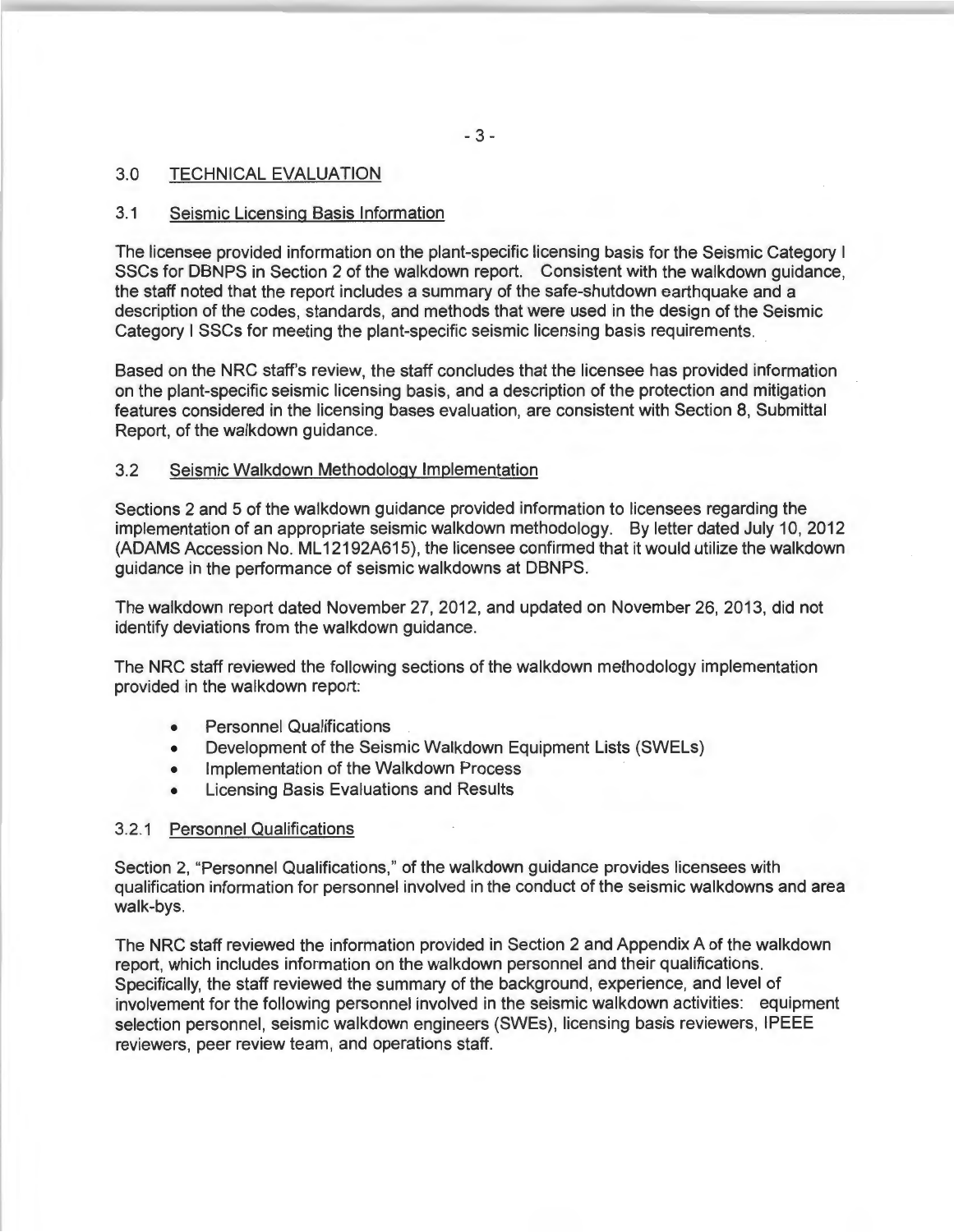Based on the review of the licensee's submittals, the NRC staff concludes that those involved in the seismic walkdown activities have the appropriate seismic background, knowledge and experience, as specified in Section 2 of the walkdown guidance.

# 3.2.2 Development of the SWELs

Section 3, "Selection of SSCs," of the walkdown guidance provides information to licensees for selecting the SSCs that should be placed on the SWELs, so that they can be walked down by qualified personnel.

The NRC staff reviewed the overall process used by the licensee to develop the DBNPS base list, SWEL 1 (sample list of designated safety functions equipment), and SWEL 2 (sample list of spent fuel pool related equipment). The overall equipment selection process followed the screening process shown in Figures 1-1 and 1-2 of the walkdown guidance. Based on Tables 4-2 and 4-5 of the updated walkdown report, DBNPS SWELs 1 and 2 meet the inclusion requirements of the walkdown guidance. Specifically, the following attributes were considered in the sample selection:

- A variety of systems, equipment and environments
- IPEEE equipment
- Major new or replacement equipment
- Risk considerations

Due to individual plant configurations and the walkdown guidance screening process followed to select the final SWEL equipment, it is possible that some classes of equipment will not be represented on the SWEL. The walkdown guidance recognizes this is due to the equipment not being present in the plant (e.g., some plants generate direct current power using inverters and, therefore, do not have motor generators) or the equipment being screened out during the screening process (the screening process is described in Section 3 of the walkdown guidance). Based on the information provided, the NRC staff noted that a detailed explanation was provided justifying cases where specific classes of equipment were not included as part of the SWEL and concludes that these exclusions are acceptable.

In Section 4.2 of the walkdown report, the licensee described the approach used to identify items that can lead to a rapid drain-down of the spent fuel pool (SFP). Based on the discussions provided in this section, the licensee determined that no rapid drain-down items were added to the SWEL 2. After reviewing this information, the NRC staff concludes that the licensee provided sufficient information to justify that there are no items that could lead to a rapid drain-down of the DBNPS SFP.

After reviewing SWELs 1 and 2, the NRC staff concludes that the sample of SSCs represents a diversity of component types and assures inclusion of components from critical systems and functions, thereby meeting the intent of the walkdown guidance. In addition, the NRC staff notes that the equipment selection personnel were appropriately supported by plant operations staff as described in the walkdown guidance.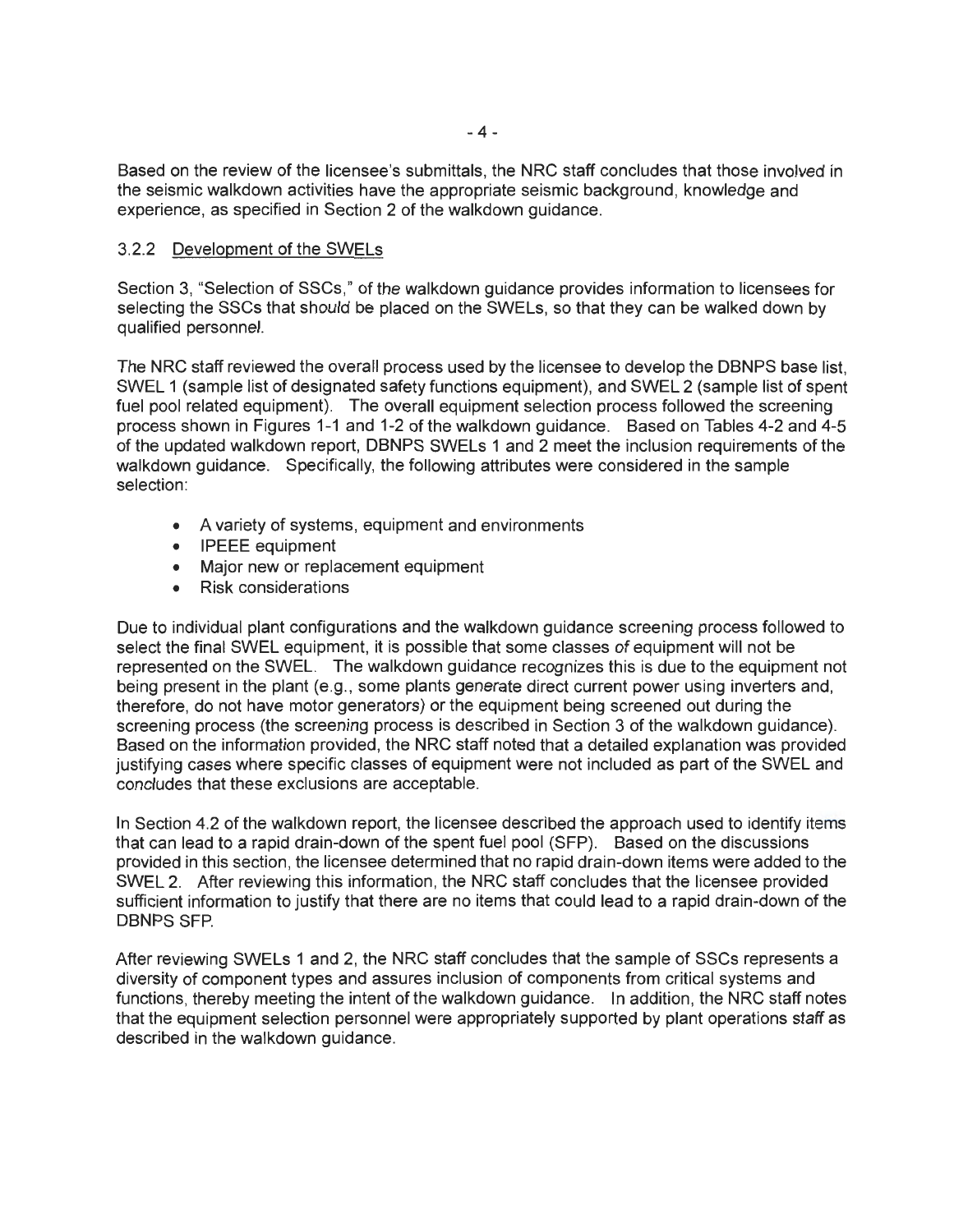## 3.2.3 Implementation of the Walkdown Process

Section 4, "Seismic Walkdowns and Area Walk-Bys," of the walkdown guidance provides information to licensees regarding the conduct of the seismic walkdowns and area walk-bys for each site.

The NRC staff reviewed Sections 5 and 6 of the walkdown report, which summarizes the results of the seismic walkdowns and area walk-bys, including an overview of the number of items walked down and the number of areas walked-by. The walkdown report states that a two-person team of trained SWEs conducted the seismic walkdowns and area walk-bys together during the period of July 11 to July 14, 2012. The SWEs were assisted by plant operation personnel during the walkdown activities. The SWEs were also assisted by a senior structural engineer who served as a structural mentor and provided overall support to the walkdown team. The walkdown report also states that the SWEs discussed their observations and judgments with each other during the walkdowns. Additionally, the SWEs agreed on the results of their seismic walkdowns and area walk-bys before reporting the results of their review. Appendices B and C of the walkdown report provide the completed seismic walkdown checklists (SWCs) and area walk-by checklists (AWCs) documenting the results for each item of equipment on the SWEL (SWEL 1 and SWEL 2) and each area containing SWEL equipment. The licensee used the checklists provided in Appendix C of the walkdown guidance report without modification.

The NRC staff reviewed these checklists and noted that SWCs and AWCs were all signed on July 25, 2012. The updated report provides additional details on the internal process followed by the SWEs which included team discussions and further evaluations at the daily meeting immediately after the walkdown. Observations identified during the walkdowns were evaluated with respect to their seismic licensing basis. If these observations could not be readily shown to meet its seismic licensing basis, the condition was immediately documented in a condition report (CR) to be further evaluated under the plant's CAP. The results of these assessments were then documented in their respective SWC or AWC. The SWCs and AWCs were not signed until all of the documentation, which included reviewer comments, was incorporated into the checklists. For this reason, according to the licensee, the SWCs and AWCs were signed when the final report was prepared and not when the in-field walkdowns were completed.

The licensee documented cases of potentially adverse seismic conditions (PASCs) in the checklists for further evaluation. Table 6-5 of the updated walkdown report lists each PASC identified during the initial area walk-bys. The licensee stated that no PASC was identified during the seismic walkdowns, and that findings identified during the seismic walkdowns were resolved and judged not to be present credible and/or significant concerns based on engineering judgment and precendent design documentation. Field notes and finding resolution were presented in their respective SWCs included in Appendix B. Table 6-5 describes the PASCs and how the condition has been addressed (e.g., placement in the CAP). Based on the review of the initial checklists, the NRC staff was unable to confirm that all the PASCs identified during the walkdowns and area walk-bys were included in this summary table. The staff requested the licensee to provide further explanation regarding how a field observation was determined to be a PASC, and to ensure that the basis for determination was addressed using normal plant processes and documented in the walkdown report.

In a letter dated November 26, 2013, the licensee stated that the walkdown report has been updated to address the staff's concerns and included insights from observations and discussions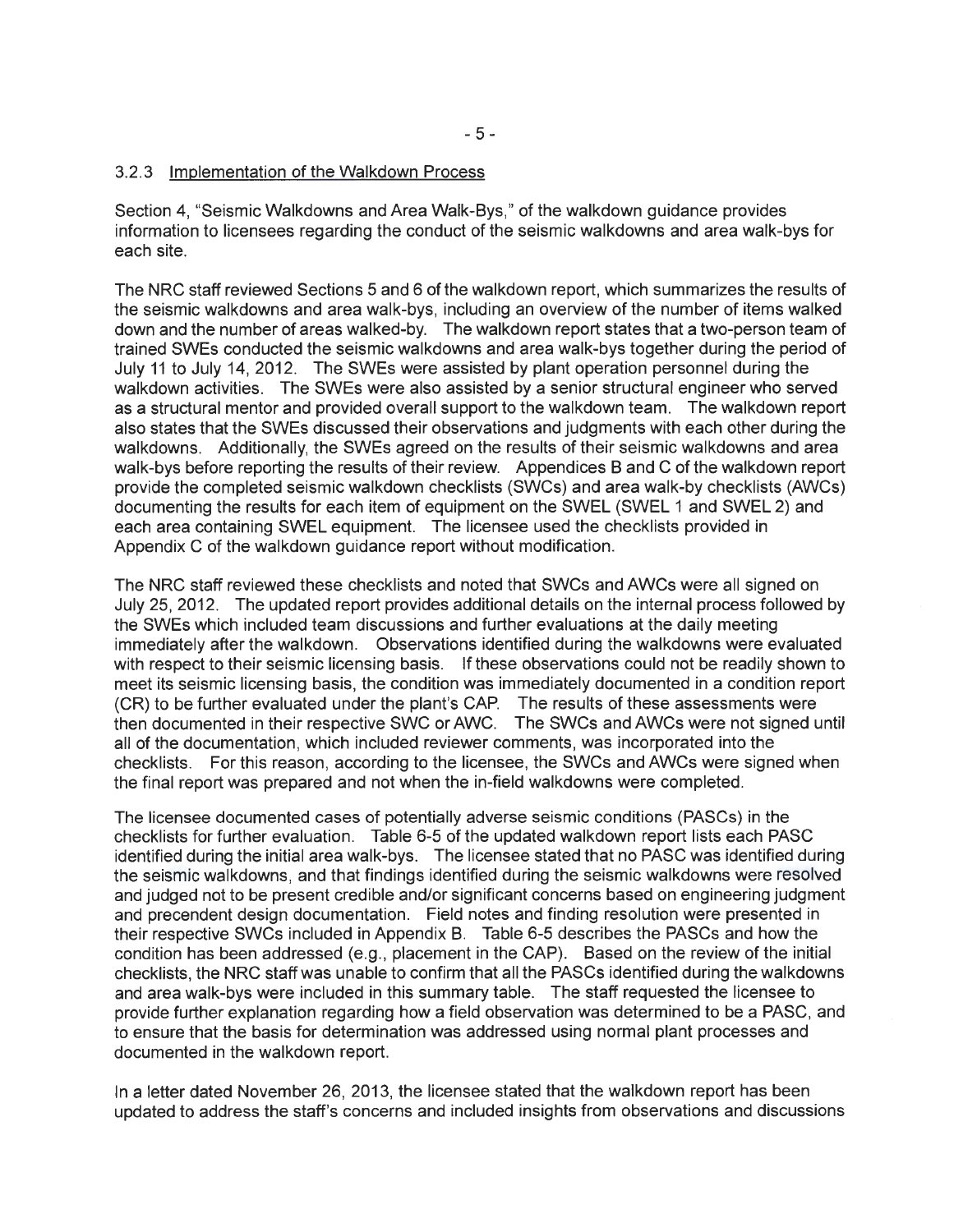from the BVPS seisimc walkdown audit. The licensee confirmed that any PASCs identified in the seismic walkdowns or area walk-bys was evaluated with respect to the seismic licensing basis at the end of each day. Some conditions were resolved by additional calculations or by plant documents that substantiated the as-built condition. Reference to these calculations and plant documentation was provided in the SWCs and AWCs. If the PASC could not be readily shown to meet the licensing basis, the condition was immediately documented in a CR to be further evaluated using the plant's CAP. Furthermore, the licensee stated that each CR entered into the CAP has either had corrective actions closed or has been closed to another action tracking process, such as a notification in the work order process. After evaluating the licensee's response, reviewing Table 6-5 and additional clarification provided in the updated report, the NRC staff concludes that the PASCs were properly identified and documented and summary Table 6-5 is considered complete.

In addition to the information provided above, the NRC staff notes that anchorage configurations were verified to be consistent with existing plant documentation for at least 50 percent of the SWEL items, in accordance with Section 4 of the walkdown guidance.

The walkdown report does not clearly state whether the licensee opened cabinets as part of the walkdowns. The NRC staff reviewed the SWCs provided in the walkdown report and confirmed that accessible cabinets were opened to determine if any adverse conditions existed of internal equipment. Table 6-3a of the updated report includes a list of inaccessible cabinets and panels that will have their walkdowns completed by opening the cabinet doors and inspecting the internals by the plant's next redueling outage.

The equipment and areas that were inaccessible during the 180-day period are listed in Tables 6-3 and 6-3a of the updated walkdown report. The list of inaccessible items also includes the condition which caused the delay of the walkdown. A limited number of SWEL components (total of 15) were inaccessible or were not walkdowned at the time of the initial walkdowns. The licensee stated that the internally mounted items on seven cabinets and panels will be inspected during the next refueling outage. However, the external anchorage conditions for these components were assessed during the initial walkdowns. The other eight SWEL components located in the containment building were inaccessible during the plant's normal operations. The walkdowns for all of these items were committed to be completed by the end of the next scheduled refueling outage (spring 2014). In the November 27, 2012, submittal, the licensee committed to provide a supplemental submittal with the results of these walkdown items within 120 days following the completion of the spring 2014 refueling outage.

Based on the information provided in the licensee's submittals, the NRC staff concludes that the licensee's implementation of the walkdown process meets the intent of the walkdown guidance.

## 3.2.4 Licensing Basis Evaluations and Results

Section 5, "Seismic Licensing Basis Evaluations," of the walkdown guidance provides information to licensees regarding the conduct of licensing basis evaluations for items identified during the seismic walkdowns as degraded, nonconforming, or unanalyzed that might have potential seismic significance.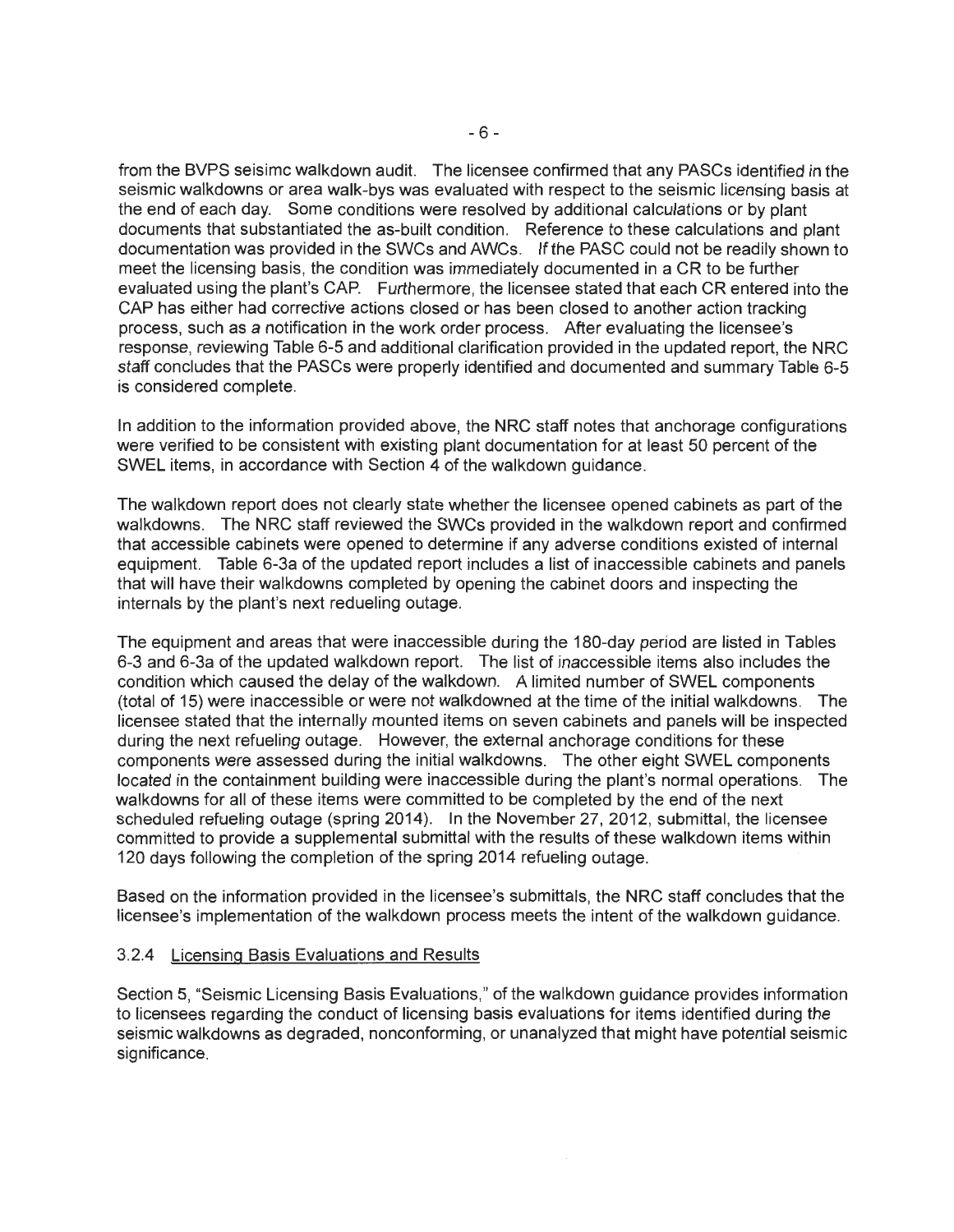The NRC staff reviewed Section 7.0 of the walkdown report, which discusses the process for conducting the seismic licensing basis evaluations of the PASCs identified during the seismic walkdowns and area walk-bys. Based on the information provided in the walkdown report, any PASC identified in the seismic walkdowns or area walk-bys was evaluated with respect to the seismic licensing basis at the end of each day. Some conditions were resolved by additional calculations or by plant documents that substantiated the as-built condition. Reference to these calculations and plant documentation was provided in the SWCs and AWCs. If the PASC could not be readily shown to meet the licensing basis, the condition was immediately documented in a CR to be further evaluated using the plant's CAP. Table 6-5 in the walkdown report list each PASC identified during the initial area walk-bys, respectively. This table describes how each condition has been addressed (e.g., placement in the CAP).

The NRC staff reviewed the CAP entries and the description of the actions taken or planned to address deficiencies. The staff concludes that the licensee appropriately identified degraded, nonconforming, or unanalyzed conditions and entered them into the CAP, which meets the intent of the walkdown guidance.

# 3.2.5 Conclusion

Based on the discussion above, the NRC staff concludes that the licensee's implementation of seismic walkdown methodology meets the intent of the walkdown guidance for personnel qualifications, development of SWELs, implementation of the walkdown process, and seismic licensing basis evaluations.

# 3.3 Peer Review

Section 6, "Peer Review," of the walkdown guidance provides licensees with information regarding the conduct of peer reviews for the activities performed during the seismic walkdowns. Page 6-1 of the walkdown guidance identifies the following activities to be conducted during the peer review process:

- Review the selection of the SSCs included on the SWELs.
- Review a sample of the checklists prepared for the seismic walkdowns and area walk-bys.
- Review the licensing basis evaluations.
- Review the decisions for entering the potentially adverse conditions into the CAP.
- Review the walkdown report.
- Summarize the results of the peer review process in the walkdown report.

The NRC staff reviewed the information provided in Section 9 of the walkdown report, which describes the conduct of the peer review. In addition, the staff reviewed the response to RAI 2. In RAI 2, the staff requested the licensee to provide additional information on the overall peer review process that was followed as part of the walkdown activities. Specifically, the staff requested the licensee to confirm that the activities identified in page 6-1 of the walkdown guidance were assessed and documented in the report. The licensee was also requested to confirm that any individual involved in performing any given wallkdown activity was not a peer reviewer for that same activity. The licensee updated the walkdown report to address the staff's requests and included insights from observations and discussions of the BVPS seisimc walkdown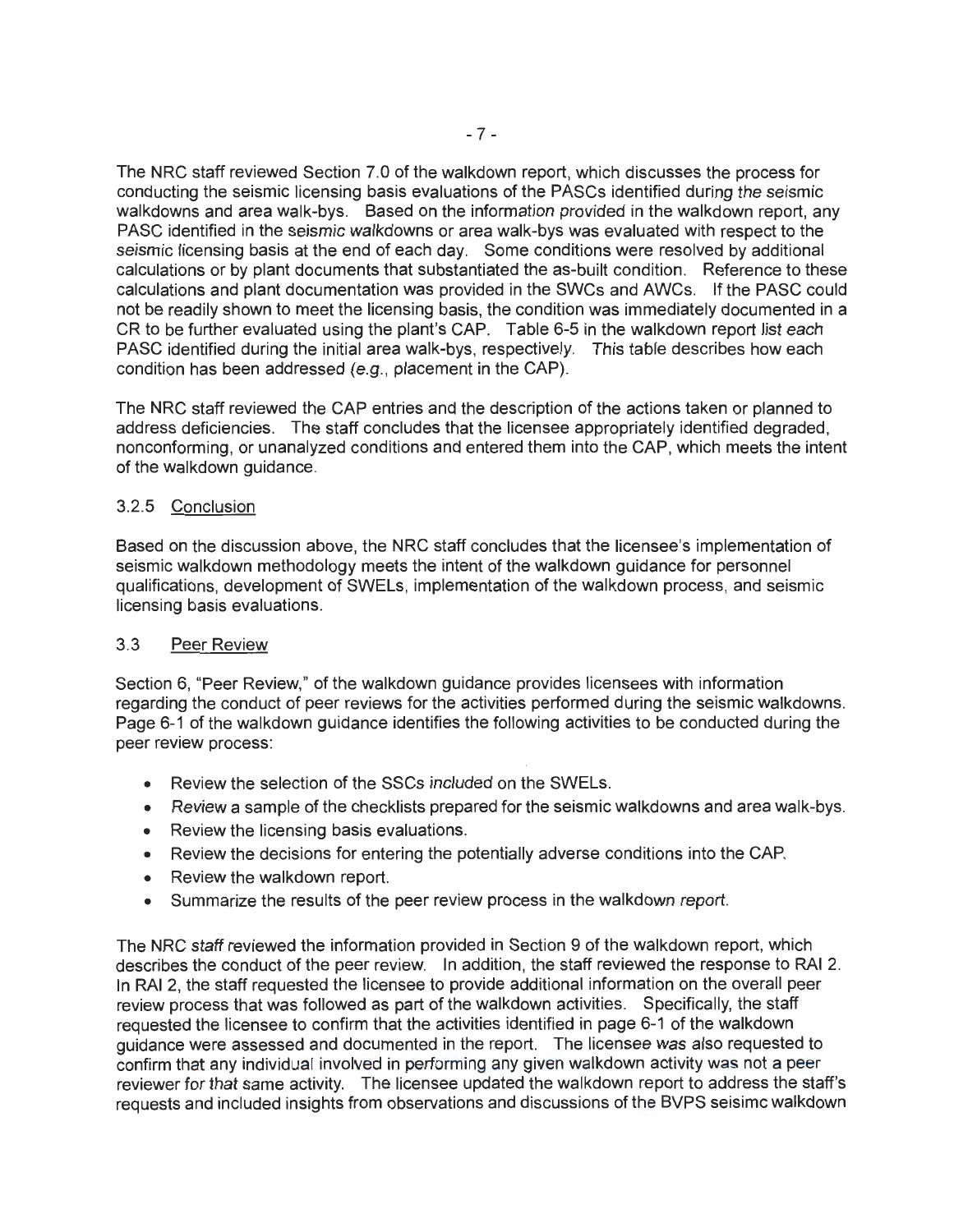audit. The licensee confirmed that all the activities identified on page 6-1 of the walkdown guidance were included as part of the peer review process. In addition, the licensee provided additional information in the updated report to better document the level of involvement of the peer review team and its leader in order to further demonstrate the independence of the peer review process.

The NRC staff reviewed the licensee's summary of each of these activities, which included the peer review team members' level of involvement, the peer review findings, and resolution of peer review comments. After reviewing the licensee's submittals, the staff concludes that the licensee sufficiently documented the results of the peer review activities and how these reviews affected the work described in the walkdown report.

Based on the discussion above, the NRC staff concludes that the licensee's results of the peer review and subsequent actions taken in response to the peer review meets the intent of Section 6 of the walkdown guidance.

# 3.4 IPEEE Information

Section 7, "IPEEE Vulnerabilities," of the walkdown guidance provides information to licensees regarding the reporting of the evaluations conducted and actions taken in response to seismic vulnerabilities identified during the IPEEE program . Through the IPEEE program and Generic Letter 88-20, licensees had previously performed a systematic examination to identify any plant-specific vulnerabilities to severe accidents.

The NRC staff reviewed Section 8.0 of the walkdown report which makes reference to Table 4-3 and Appendix G of the updated report. Table 4-3 provides a list of equipment enhanced due to vulnerabilities identified during the A-46 (Seismic Qualification of Equipment in Operating Plants)/ IPEEE programs. Appendix G provides dates and modification numbers that document the closure of the vulnerabilities.

Based on the NRC staff's review of Section 7 of the walkdown report, the staff concludes that the licensee's identification of plant-specific vulnerabilities (including anomalies, outliers, and other findings) identified by the IPEEE program, as well as actions taken to eliminate or reduce them, meets the intent of Section 7 of the walkdown guidance.

## 3.5 Planned Upgrades

The licensee did not identify any planned or newly installed protection and mitigation features in the walkdown report.

## 3.6 NRC Oversight

## 3.6.1 Independent Verification by Resident Inspectors

On July 6, 2012 (ADAMS Accession No. ML 12156A052), the NRC issued Temporary Instruction (TI) 2515/188 "Inspection of Near-Term Task Force Recommendation 2.3 Seismic Walkdowns." In accordance with the TI, NRC inspectors independently verified that the DBNPS licensee implemented the seismic walkdowns in accordance with the walkdown guidance. Additionally,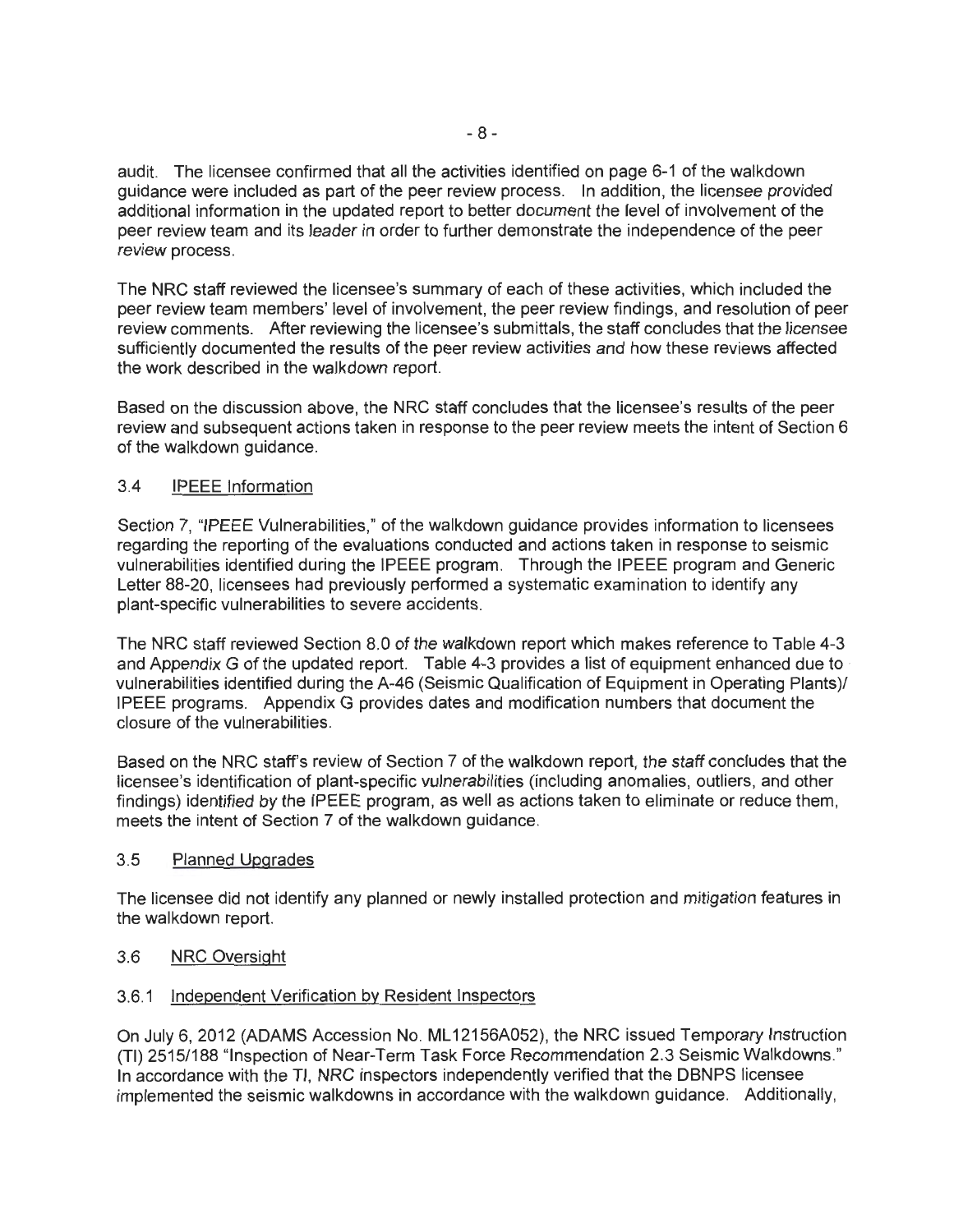the inspectors independently performed walkdowns of a sample of seismic protection features. The inspection report dated January 25, 2013 (ADAMS Accession No. ML 13025A 126), documents the results of this inspection and states that no findings were identified.

# 4.0 INACCESSIBLE ITEMS

The equipment and areas that were inaccessible during the 180-day period are listed in Tables 6-3 and 6-3a of the updated walkdown report. The list of inaccessible items also includes the condition which caused the delay of the walkdown. As discussed above, a limited number of SWEL components (total of 15) were inaccessible at the time of the initial walkdowns. The walkdowns for all of the remaining inaccessible items were committed to be completed by the end of the next scheduled refueling outage (spring 2014). The licensee committed in the November 27, 2012, submittal, to provide a supplemental submittal with the results of these walkdown items within 120 days following the completion of the spring 2014 refueling outage.

# 5.0 CONCLUSION

The NRC staff concludes that the licensee's implementation of seismic walkdown methodology meets the intent of the walkdown guidance. The NRC staff reviewed the information provided and determined that sufficient information was provided to be responsive to Enclosure 3 of the 50.54(f) letter. The staff concludes that, through the implementation of the walkdown guidance activities and, in accordance with plant processes and procedures, the licensee verified the plant configuration with the current seismic licensing basis; addressed degraded, nonconforming, or unanalyzed seismic conditions; and verified the adequacy of monitoring and maintenance programs for protective features. Furthermore, the staff notes that no immediate safety concerns were identified. The staff acknowledges that a supplemental letter will be provided within 120 days following completion of the spring 2014 refueling outage addressing the remaining inaccessible items consistent with the regulatory commitment.